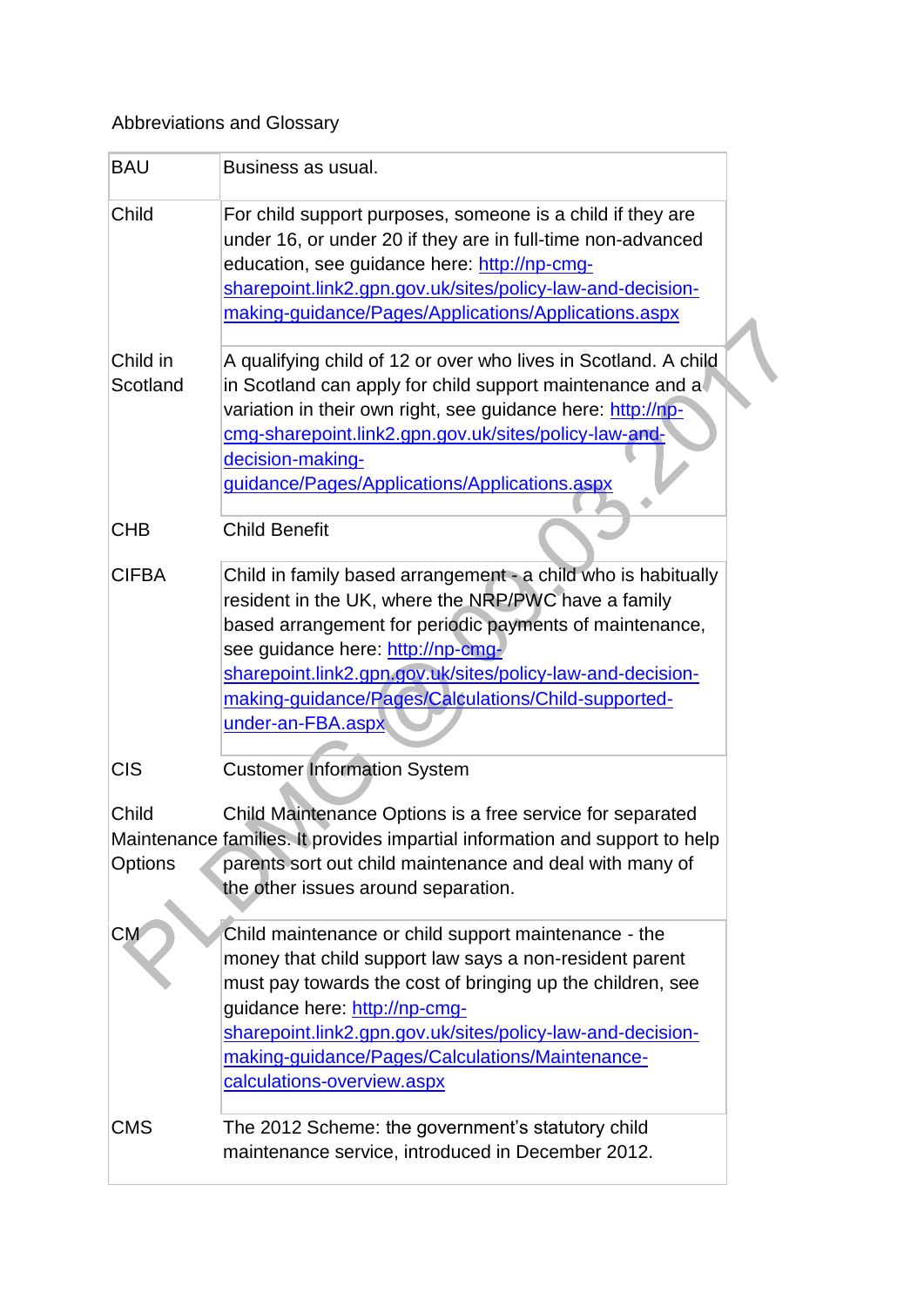| <b>CMG</b>      | Child Maintenance Group - the CMG is responsible for<br>running the two existing statutory child maintenance<br>schemes under the CSA and the CMS, as well as providing<br>information and support to parents through its Child<br>Maintenance Options service.                                                                                                                                                                                                                                                                                                                                                                                    |  |
|-----------------|----------------------------------------------------------------------------------------------------------------------------------------------------------------------------------------------------------------------------------------------------------------------------------------------------------------------------------------------------------------------------------------------------------------------------------------------------------------------------------------------------------------------------------------------------------------------------------------------------------------------------------------------------|--|
| <b>CSA</b>      | Child Support Agency - the 1993 and 2003 Schemes.                                                                                                                                                                                                                                                                                                                                                                                                                                                                                                                                                                                                  |  |
| <b>CSA 1993</b> | The 1993 Scheme: the original child support scheme that<br>was introduced in 1993.                                                                                                                                                                                                                                                                                                                                                                                                                                                                                                                                                                 |  |
| <b>CSA 2003</b> | The 2003 Scheme: replaced the original (1993) scheme and<br>was introduced in 2003.                                                                                                                                                                                                                                                                                                                                                                                                                                                                                                                                                                |  |
| DEO / DER       | Deduction from earnings order / deduction from earnings<br>request - the CMS can take deductions from an employed<br>NRP's earnings, or request a deduction from earnings<br>where the NRP's employer is the armed forces, see<br>guidance here: http://np-cmg-<br>sharepoint.link2.gpn.gov.uk/sites/policy-law-and-decision-<br>making-guidance/Pages/Arrears%20MOC/DEOs-and-<br>DERs-DMG.aspx                                                                                                                                                                                                                                                    |  |
| <b>DM</b>       | Decision Maker - a decision maker makes decisions on<br>applications for child maintenance on behalf of the Secretary<br>of State.                                                                                                                                                                                                                                                                                                                                                                                                                                                                                                                 |  |
| <b>DMD</b>      | Default maintenance decision - where the NRP does not<br>provide the information to work out child maintenance, the<br>CMS can make a default maintenance decision. This means<br>that the NRP must pay child maintenance at a 'default rate'<br>until they provide the information needed, see guidance<br>here: http://np-cmg-sharepoint.link2.gpn.gov.uk/sites/policy-<br>law-and-decision-making-<br>guidance/Pages/Calculations/General/Current-income-<br>employed.aspx and http://np-cmg-<br>sharepoint.link2.gpn.gov.uk/sites/policy-law-and-decision-<br>making-guidance/Pages/Calculations/General/Current-<br>income-self-employed.aspx |  |
| <b>DSDNI</b>    | Department for Social Development Northern Ireland                                                                                                                                                                                                                                                                                                                                                                                                                                                                                                                                                                                                 |  |
| <b>DWP</b>      | Department for Work and Pensions - the DWP is the largest<br>government department in the UK and is responsible for the                                                                                                                                                                                                                                                                                                                                                                                                                                                                                                                            |  |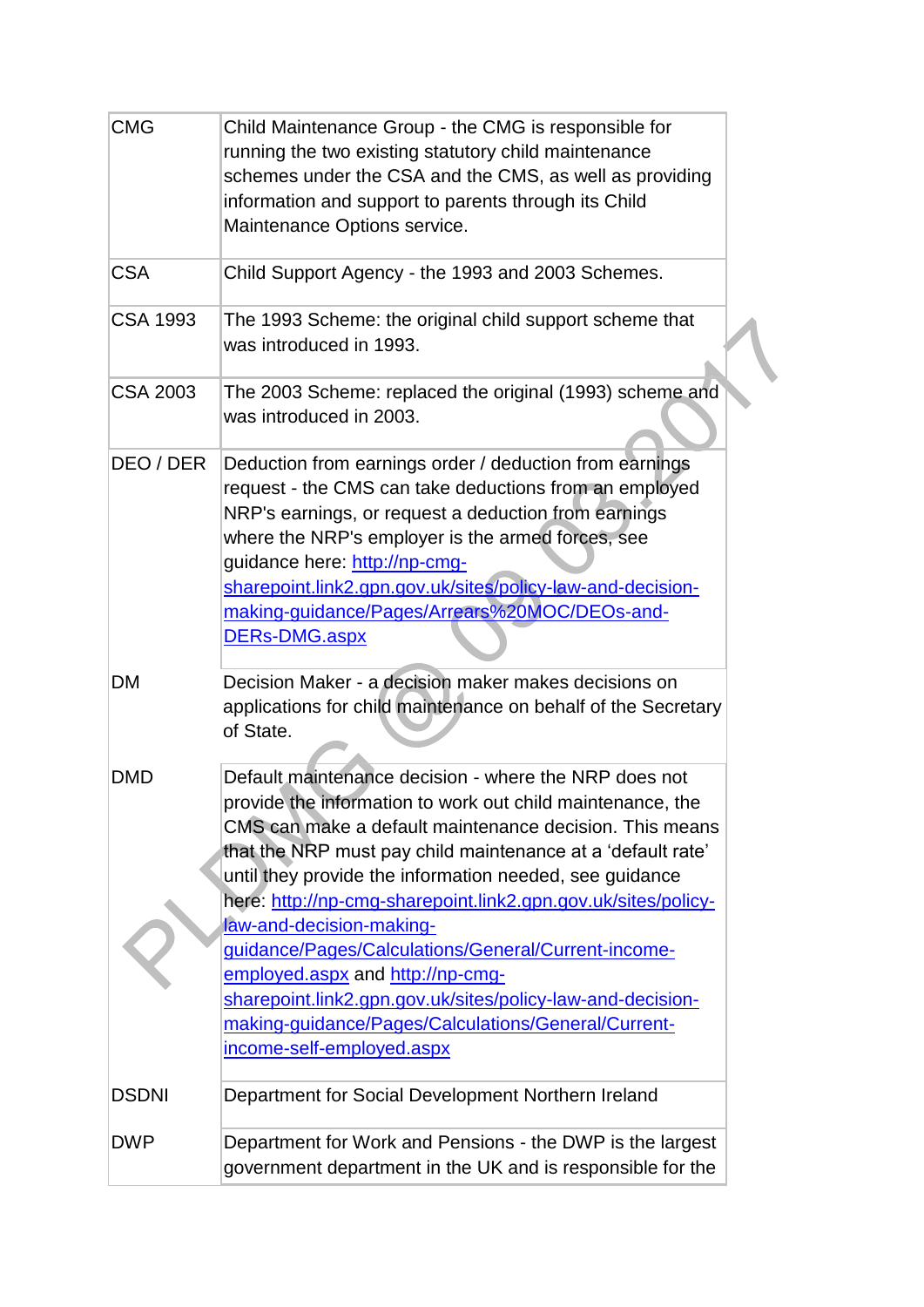|              | welfare and pension policy.                                                                                                                                                                                                                                                                                                                                           |
|--------------|-----------------------------------------------------------------------------------------------------------------------------------------------------------------------------------------------------------------------------------------------------------------------------------------------------------------------------------------------------------------------|
| <b>ECHR</b>  | <b>European Convention on Human Rights</b>                                                                                                                                                                                                                                                                                                                            |
| <b>FRM</b>   | Flat rate maintenance - where the NRP is in receipt of a<br>prescribed benefit the flat rate maintenance will apply.                                                                                                                                                                                                                                                  |
| <b>HMCTS</b> | <b>HM Courts and Tribunals Service</b>                                                                                                                                                                                                                                                                                                                                |
| <b>HMRC</b>  | <b>HM Revenue and Customs</b>                                                                                                                                                                                                                                                                                                                                         |
| Instructions | Guidance/procedures                                                                                                                                                                                                                                                                                                                                                   |
| <b>NRP</b>   | Non-resident parent: the parent who is not the main day-to-<br>day carer of the child/ren. NRP is the term used within the<br>PLDMG for a Paying Parent, as Non-resident parent is<br>defined in legislation, see guidance here: http://np-cmg-<br>sharepoint.link2.gpn.gov.uk/sites/policy-law-and-decision-<br>making-guidance/Pages/Applications/Applications.aspx |
| <b>OLT</b>   | Operational Leadership Team                                                                                                                                                                                                                                                                                                                                           |
| <b>PAYE</b>  | Pay as you earn                                                                                                                                                                                                                                                                                                                                                       |
| <b>PIP</b>   | Personal independence payment                                                                                                                                                                                                                                                                                                                                         |
| <b>PWC</b>   | Parent with care: the parent who is the main day-to-day<br>carer of the child/ren. PWC is the term used within the<br>PLDMG for a Receiving Parent, as parent with care is<br>defined in legislation, see guidance here: http://np-cmg-<br>sharepoint.link2.gpn.gov.uk/sites/policy-law-and-decision-<br>making-guidance/Pages/Applications/Applications.aspx         |
| QC           | Qualifying child - a child who the non-resident parent has to<br>pay maintenance for, see guidance here: http://np-cmg-<br>sharepoint.link2.gpn.gov.uk/sites/policy-law-and-decision-<br>making-guidance/Pages/Applications/Applications.aspx                                                                                                                         |
| Rep          | Representative - clients are entitled to arrange for a<br>representative to deal with their case, see guidance here:<br>http://np-cmg-sharepoint.link2.gpn.gov.uk/sites/policy-law-<br>and-decision-making-<br>guidance/Pages/Managing%20Client%20Contact/Managing-<br><b>Client-Contact.aspx#Representatives</b>                                                     |